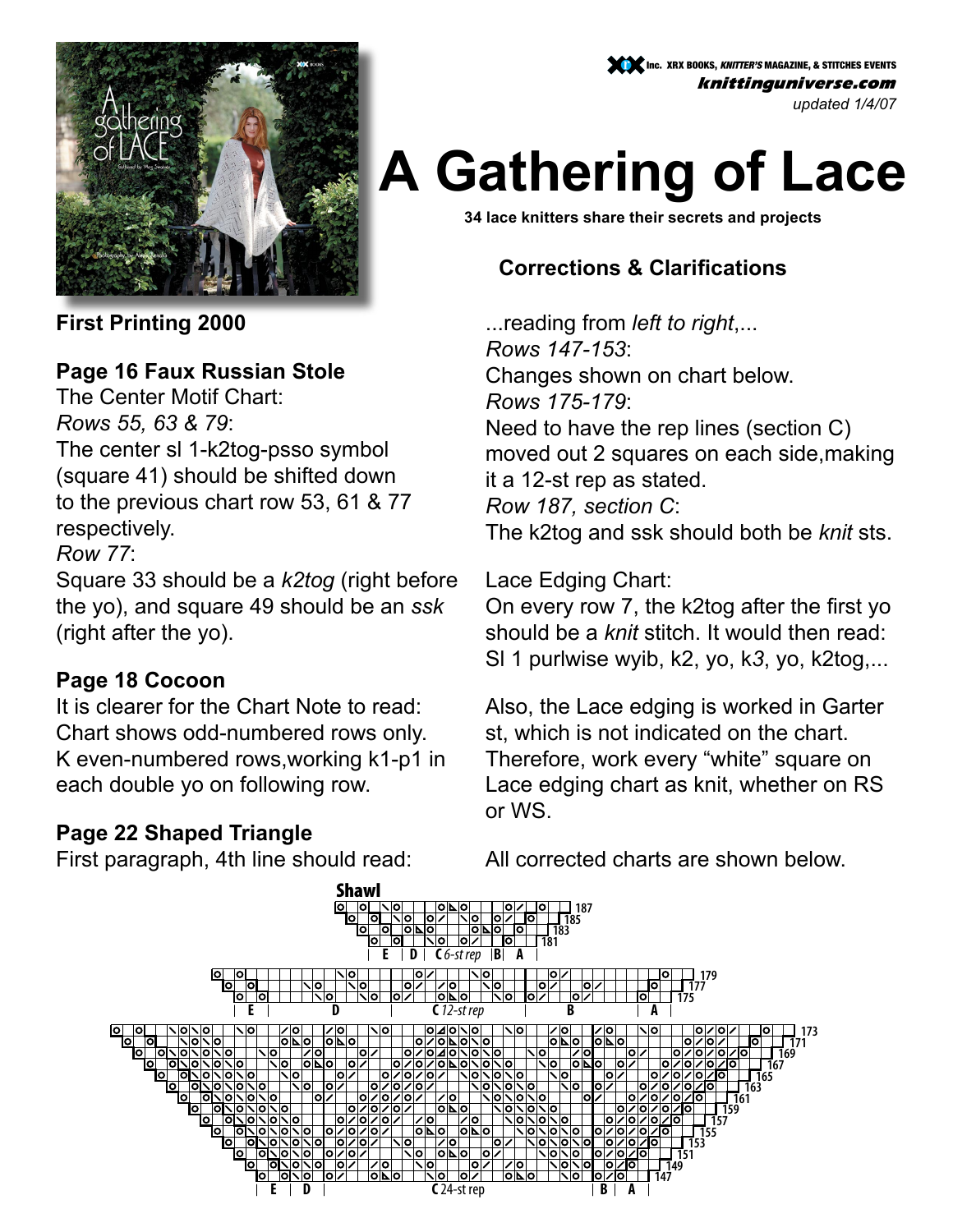## **Page 28 Bejeweled Cat's Paws**

The color on the charts and key slipped off the page! Below are the corrected charts and key.



# **Page 32-35 Faroese Shawl**

The next to the last line of the third paragraph should read: ...through row *192*...

On page 34, there is a missing decrease in the *Side Panel Chart*. On Row 49, the 3rd quare from the left should be an *Ssk*.

# **Page 40 Shetland Tea Shawl**

The Diamond Madeira chart is incorrect: In order to keep the pattern aligned, move the marker 1 st to the right on rnds 11, 24, 26, 28, 30, 32, 34, & 36.

Beechleaf Edging chart:

Has 2 rows reversed. Rows 2 and 4 should both read (reading from left to right): *K3, p3, k1, p3, k2, [yo, p2tog] twice, k1*...

The corrected charts & key follow.



#### **Diamond Madeira**



#### **Page 42 Sampler Stole**

The following squares should be:

*Row 42*:

First 3 squares from R: *k1,k2tog, yo*.

*Row 45*:

6th -8th squares from R: *k1*, yo, *k2tog*, 4th

square from L: *knit*.

*Row 49*:

3rd square from R: *knit*.

*Row 75*:

1st square from R: *knit*.

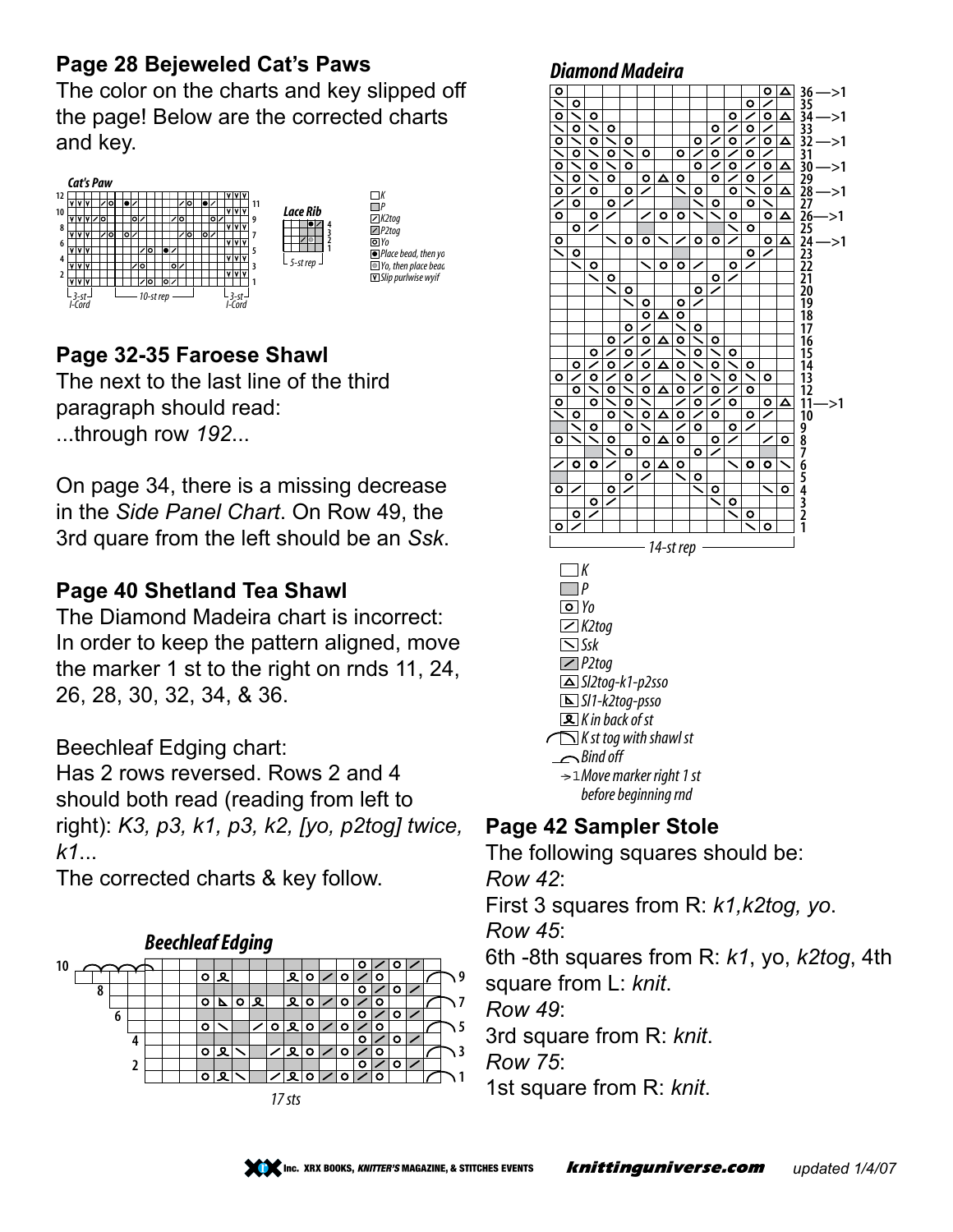#### *Row 79*:

4th square from L: *k2tog*.

*Row 93*:

1st square from R and 2nd square from L: *k2tog*.

*Row 159*:

6th and 7th squares from R: *k2tog, yo*, 6th square from L: *k2tog*, 7th square from L: *yo*...

Second Border, starting with the 2nd line, it should read:

Continue to work as for first border. Break yarn. Work either the knitted-on edging or the separate, sewn-on edging.

# **Page 52**

Border Chart, row 66:

Third round cluster worked should read: yo, k2tog, yo, Sl1-k2tog-psso, yo.

# **Page 53**

Border Chart, row 6:

Last section worked with yos should read: yo, k2tog, k, k2tog, yo, k3, yo, k2tog, k, k2tog, yo.

# **Page 56-58 Feather & Fan Shawl**

Shawl:

The second line from the bottom should read:

For the blue shawl, work *24* reps of 2B around.

Chart 2B, rnd 61 should be:

Yo, k*4*, k2tog, k3, yo, k1. (This adds an extra "knit" square, and the ssk becomes a knit.) This also adds an extra "knit" square to rnd 63. Below are those 2 chart rnds.

#### **Page 60 Frost Flowers & Leaves** Chart rnd 51:

The 27th square from R (not counting the "no st" squares) should be an *ssk* (right after the yo, before the first k1-p1 into 1 st). Chart rnd 62:

The 22nd square from R and 19th square from L (not counting the "no st"squares) should be a *no st* square.

Chart rnd 78:

19th square from L (not counting the "no st" squares) should also be a *no st* square.

# **Page 62-65 Mediterranean Lace**

The yarn is *Cobweb-weight*. The put-up is *½ oz/14g*; and it uses *16* skeins.

Chart A, Part 2:

*Row 244*:

The 4th square from R and 4th square from L should be a *yo* for row 244, but when working rows 288, 332 & 276, these squares should be *k2tog*.

Row 248:

4th square from L: *k2tog*.

Row 250:

4th square from R and 4th square from L: *knit*.

Row 264:

4th square from R and 4th square from L: *sl 1-k2tog-psso.*

Row 270:

4th square from L: *k2tog*.

Row 272:

First 4 squares from R: *k1, ssk, yo, ssk*,

4th square from L: *ssk*.

Row 274:

4th square from R and L: *knit*.

 $\frac{1}{2}$  63<br>61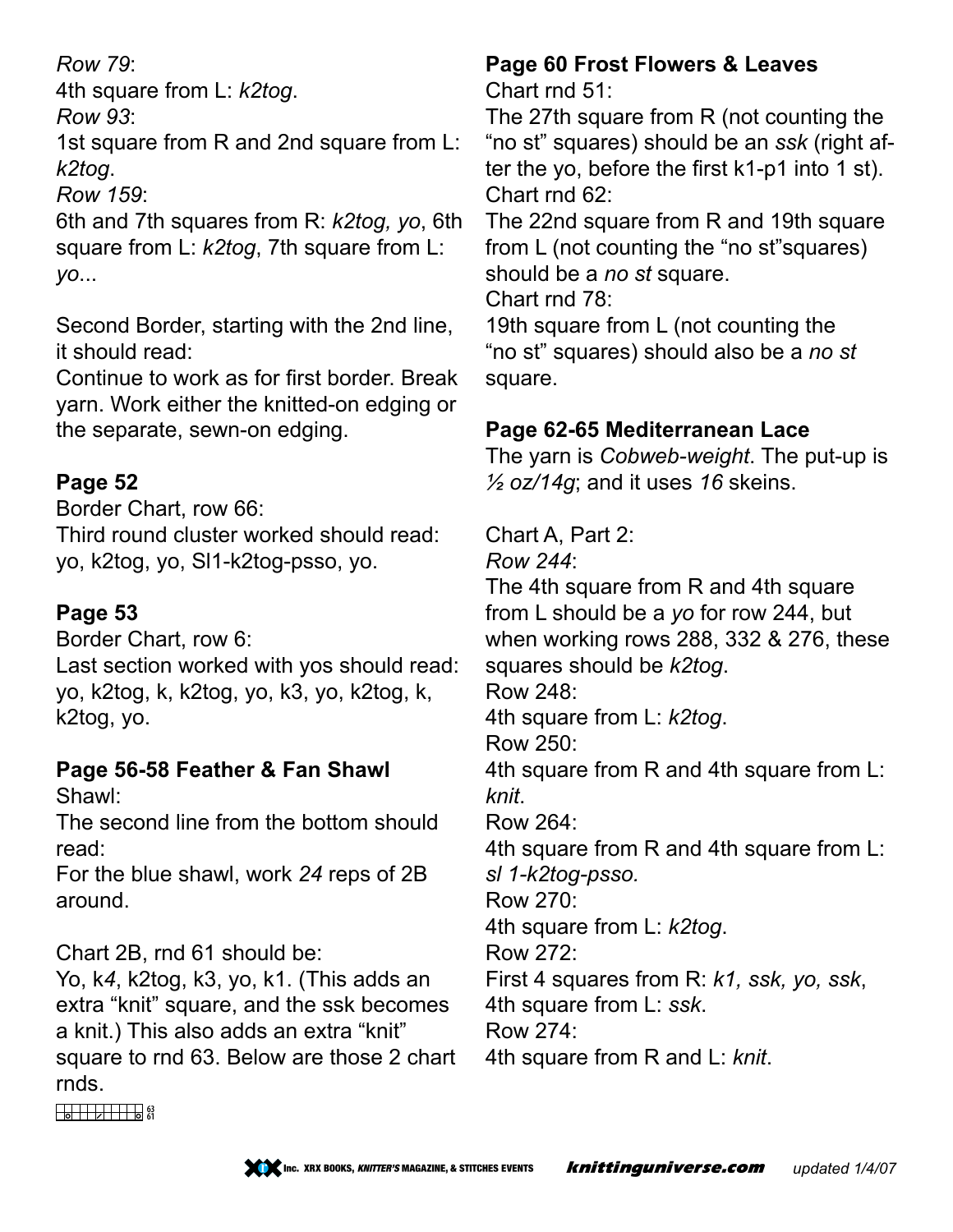#### **Page 68-71 Ingrid's Bridal Knot**

Heart Instructions, rnd 7 should read: *K1*, sl 6 yo's wyif, yo, *k1*.

Page 69, Border set-up, rnd 1: Here is a clarification: Work to final st on last section, yo, knit last st and sl back to LH needle. Bring yarn over LH needle to front (creating a duplicate yo), sl yo and next st (from crown pat) from RH needle to LH needle. Bring yarn between the 2 needles and to the back (wrapping yo and crown st), sl crown st as if to knit back to RH needle. (Final crown st has been wrapped and beginning of rnd has been moved to match beginning of chart).

#### **Page 70:**

*Row 69*: 28th square from R: *yo*. *Row 83*: 7th square from R: *yo*. *Row 183*: 6th square from R: *k in back of st*. *Row 209*: 22nd square from L: *yo*. *Row 237*: 42nd square from R: *yo*.

#### **Page 71:**

*Row 141*: 2nd square from L: *k in back of st*. *Row 209*: 15th square from L: *yo*. *Row 237*: 58th square from R: *yo*. *Row 237*: 29th square from L: *yo*.

#### **Page 74 Magikal Earth Shawl**

The yarn amount was left out! *4-6 oz* should be enough, *8 oz* would let you rest assured.

Edging chart:

On the first square at the left edge, on rows A, 4, 20, 32, & 36 the horizontal bar that is part of the "slip purlwise wyif" symbol migrated over to the next square!

#### **Page 80 Spiral Shawl**

Shawl:

The very last sentence should read: Do not break yarn if working Cream edging.

#### **Page 82 Super-Spiral Shawl**

Border Chart, first rnd: The 6th square from the right should be a *k2tog*, making Rnd 1 [K5, k2tog] twice.

#### **Page 89 Roseleaves Tunic**

Lace Chart, rnd 15:

The last square of the rep is worked as stated except on the very last rep, when it is worked as *no stitch*. So work that rnd as charted, then when you get to the last 2 sts of the rnd, skip that square on the chart and k last 2 sts tog.

#### **Page 90 Sampler Tabard**

English Mesh Lace:

When working, move marker 1 st to left at beg of every chart rnd 8. Because of this, it is better to not place second side marker until the first rnd of Fir Cone II in order to keep the number of sts the same on front and back.

Faggoting chart, row 2:

The last st should be a *p2tog*. The symbol should slant the other direction to match the symbol in the key.

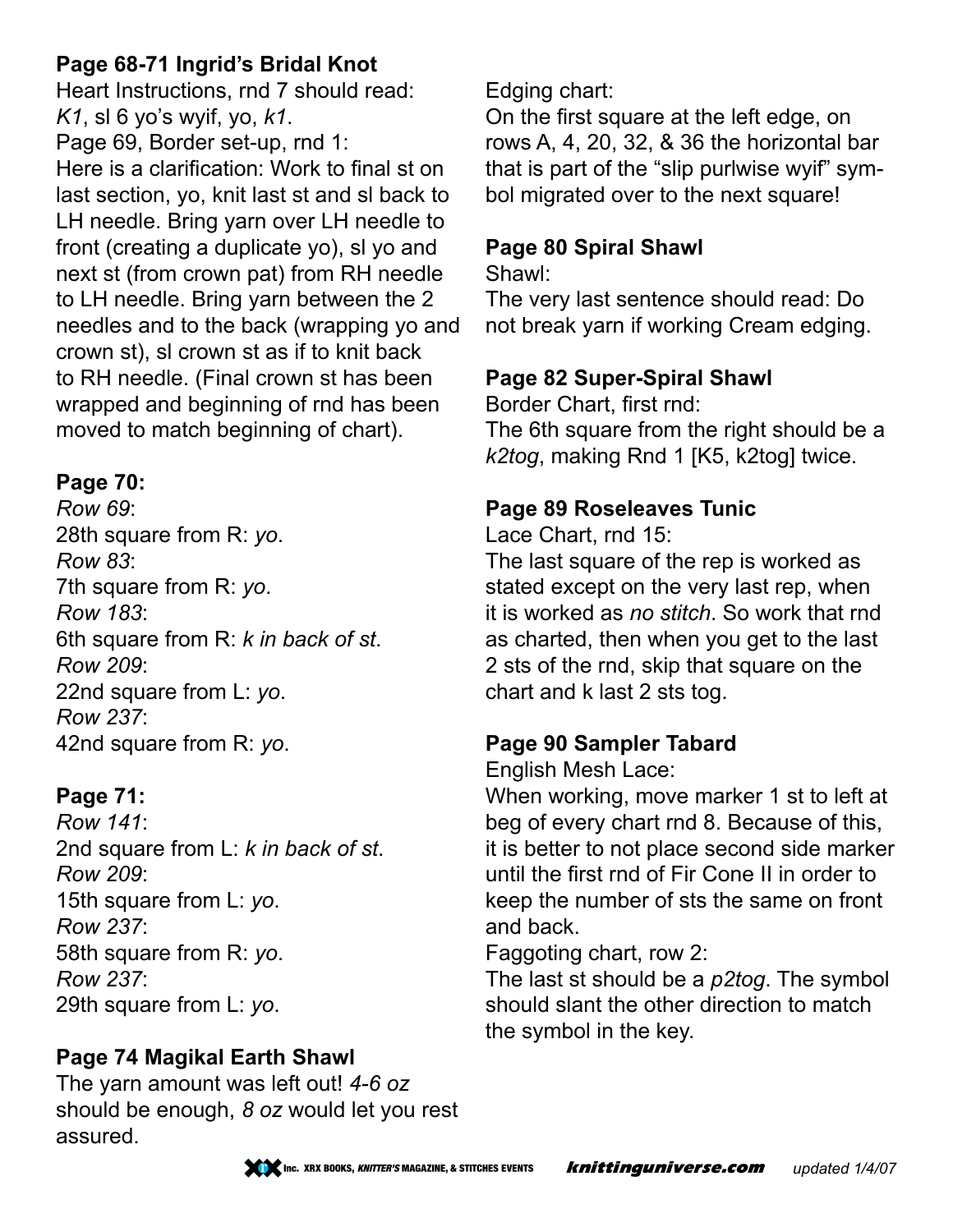#### **Page 102 Short-row Pullover**

Back, row 37 for Sizes S, L, and XXL: An *s* was omitted from ssk.

# **Page 108 Rose Lace Vest**

Fronts:

The note about winding off yarn for the right front is incorrect. Instead of winding off 60 yds for the XL, wind off approx *1¼ (1½, 1¾) oz*, or about *350 (440, 500) yds*.

# **Page 112 Vine Lace Cardigan**

Row 31:

Stitches 6 & 7 should be a *1/1RT*. The yarn originally used in this design was discontinued before the book was published. The yarn that was substituted was considered dk-weight by the yarn company. But, it is closer to a sport-weight yarn, making it easier to get the recommended gauge.

#### **Page 139 Lace Cuffed Socks**

Gauge:

The Medium sock is 36 sts and 50 rnds to 4" using size 0 needle.

The Large sock is 36 sts and 50 rnds to 4" using size 1 needle.

#### **Page 144 Picture Hat**

Rnds 71, 75 & 79:

The marker should be moved 1 st to the right instead of left. Work as follows: do not work last st of previous rnd, move marker to the right 1 st (making the last st of the previous rnd the first st of the next rnd).

#### **Page 148 Classic Pinafore**

Pinafore chart:

*Row 2*:

The k3tog (2nd square inside the rep) should be a *k2tog* and the sssk (the next to the last square of the rep) should be an *ssk*.

*Rows 9, 11 & 13*:

Counting from right to left, square 14 (gray square) needs to move 1 square to the right and square 35 (gray square) needs to move 1 square to the left. Moving those sts out 1 square lines them up with a yo on row 14.

# **Page 150 A Pair of Pillows**

Catspaw charts I & II, Row 38: The 15th st from the right for Catspaw 1, and the 14th st from the left on Catspaw II, should be a *k in back of st* instead of an ssk.

# **Page 161 Gallery**

Spanish Peacock chart: Rnd 64, after rnd 60, should be 61.

#### **6th Printing**

**Page 8**, 4th paragraph, first line has an extra "work", it needs to be eliminated.

#### **Page 12 Body chart**

*Even rows 2-24* need to have last 3 sts (on left side) shaded.

#### **Page 26 Chart A**

Row 7, stitches 16 & 17 need to be switched. The k2tog should come before the yo.